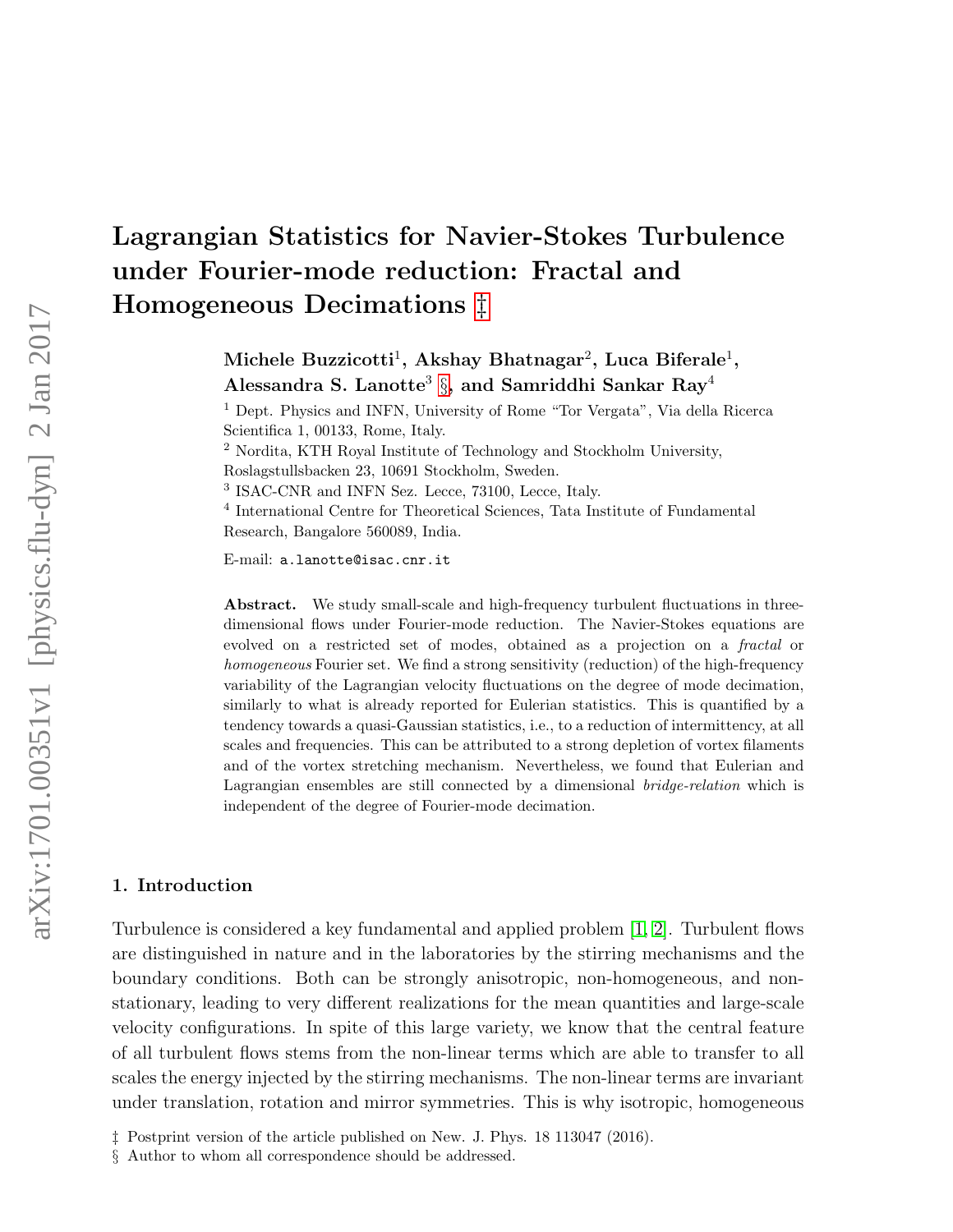and mirror symmetric turbulence is considered a paradigmatic problem for fundamental and applied studies [\[1\]](#page-14-0).

It is an empirical observation that, in three-dimensional turbulence, energy tends to be transferred from large to small scales intermittently, i.e., producing larger and larger non-Gaussian fluctuations by increasing the Reynolds number (the relative intensity of non-linear versus linear terms in the equations). This is accompanied by the development of anomalous power law scaling for the moments of the velocity increments in the inertial range, i.e., at scales much smaller (larger) than those where the forcing (viscous) term acts. Intermittency of three-dimensional turbulence is not yet fully understood. We cannot connect it to the equation of motion. Neither can we predict its degree of universality, nor the key dynamical and topological ingredients of its origins. For example, two-dimensional turbulent flows are non intermittent with quasi-Gaussian statistics in the inverse cascade regime [\[3\]](#page-14-2).

In the past, the Navier-Stokes equations (NSE) restricted on a sub-set of Fourier modes have been numerically investigated to gain information about the nature of anomalous scaling, its dependency on the Reynolds number [\[4,](#page-14-3) [5,](#page-14-4) [6\]](#page-14-5), and the effect of local versus non local dynamics on the degree of intermittency see e.g. [\[7\]](#page-14-6). More recently, a new decimation protocol has been proposed to ask further questions about the origin of intermittency in the NSE [\[8,](#page-14-7) [9\]](#page-15-0). The idea is again to selectively remove degrees of freedom in the Fourier space, but now implemented in a way to preserve the same conserved quantities and the same symmetries of the original undecimated NSE. By studying the impact of such removal on the flow statistics (in particular, on the intermittent behavior through changing of the projection protocol), a better understanding about the degree of universality and sensitivity of anomalous scaling in turbulence can be achieved.

In this paper, we follow this route further by investigating for the first time the effects of Fourier-mode reduction on the evolution of Lagrangian tracers in turbulence and thus also assessing temporal intermittency. It is well known that Lagrangian particles get strong feedback from the presence of small-scale intense vortex filaments [\[10,](#page-15-1) [11,](#page-15-2) [12\]](#page-15-3). Studying Lagrangian intermittency under Fourier-mode reduction is therefore a direct way to quantify the robustness of vortex stretching and small-scale vorticity production mechanisms by changing the active degrees of freedom in the dynamical evolution.

We perform a series of direct numerical simulations (DNS) of the three-dimensional NSE by restricting the dynamical evolution on a prescribed quenched set of Fourier modes, and by varying the Reynolds number. We investigate here the case when such a set of modes is a *fractal* or *homogeneous* subset of the whole Fourier space. Both these decimation methods belong to the class of spectral tools aiming at solving Navier-Stokes dynamics on a reduced set of wave numbers. The main goals of our theoretical and numerical work are: (i) understanding the impact of mode reduction on the Lagrangian statistics, and (ii) understanding the robustness of Eulerian-Lagrangian bridge relation at changing the scaling properties of the flow.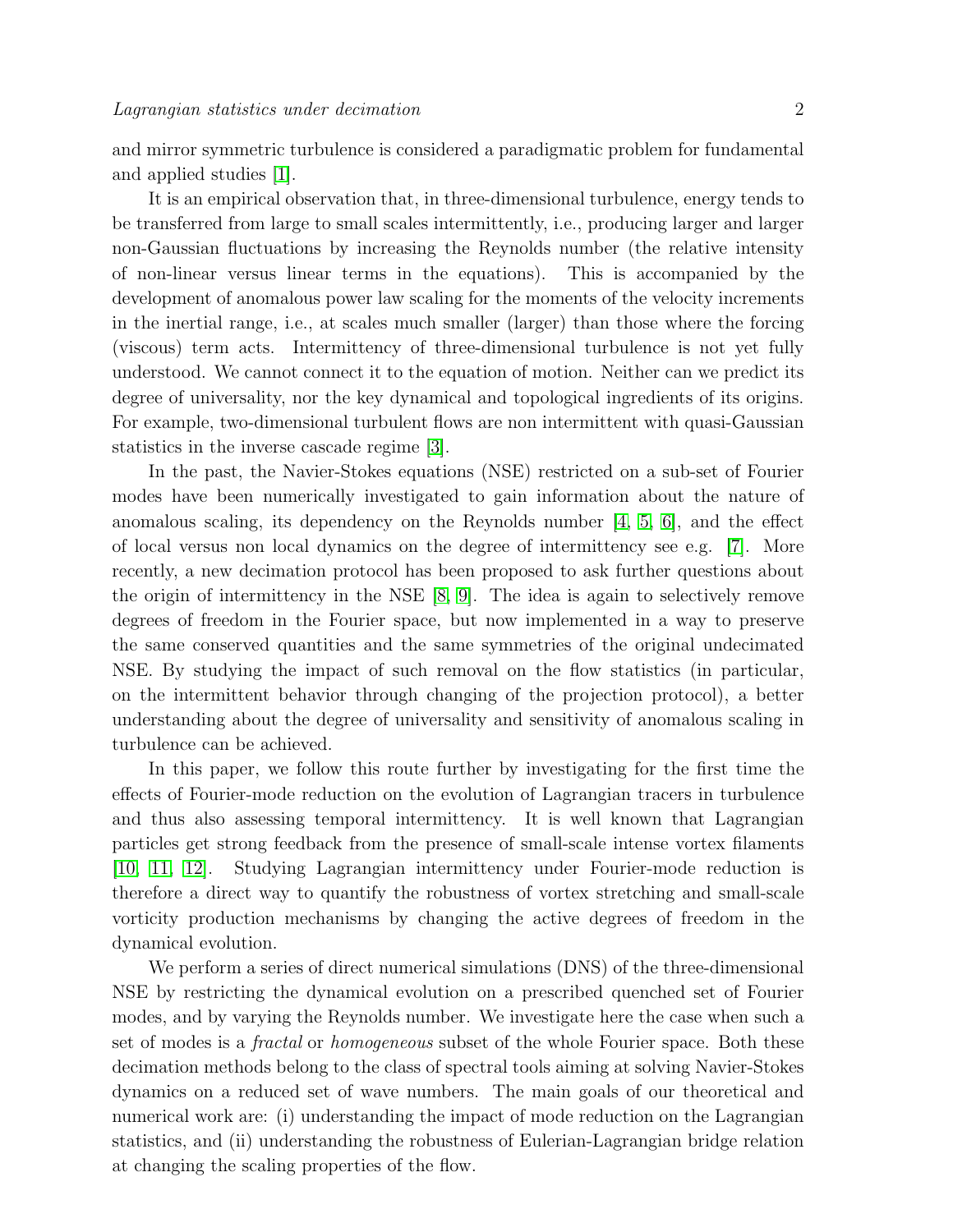The effects on the Eulerian statistics induced by the restriction of the dynamics on a fractal set for two- and three-dimensional incompressible turbulence [\[8,](#page-14-7) [9,](#page-15-0) [13,](#page-15-4) [14\]](#page-15-5), as well as on the one-dimensional Burgers equations [\[15\]](#page-15-6), have already been reported.

In this paper we extend the previous findings on Eulerian intermittency by considering the case of the homogeneous mode-reduction and by studying its effects on the Lagrangian statistics. We find that homogeneous Fourier-mode decimation is a quasi-singular perturbation for the Lagrangian scaling properties, similar to what is seen for the Eulerian ones. Notwithstanding this fact, we also find that Eulerian and Lagrangian statistics remain strongly correlated, such that the bridge-relation empirically observed for the original undecimated Navier-Stokes equations still holds in the presence of Fourier-mode reduction.

This paper is organized as follows. In Section [2,](#page-2-0) we introduce the model equations for the Eulerian and Lagrangian dynamics, as well as the decimation protocols; we also define the set-up of the numerical experiments performed, together with the relevant parameters. In section [3](#page-4-0) we separately discuss the main results for the velocity field in terms of the Eulerian and Lagrangian statistical properties; while in Section [4](#page-9-0) we combine them together by quantitatively assessing the validity of the bridge relation [\[16,](#page-15-7) [17,](#page-15-8) [18,](#page-15-9) [19,](#page-15-10) [20,](#page-15-11) [21\]](#page-15-12). Summary and discussions are contained in the last section.

# <span id="page-2-0"></span>2. Model equations for the Eulerian and Lagrangian dynamics

#### 2.1. The decimated equations of motion

Let us define  $u(x, t)$  and  $\hat{u}(k, t)$  as the real and Fourier space representations of the velocity field, respectively, in dimension  $D = 3$ . We start by considering the Navier-Stokes equations for the incompressible flow with unit density:

$$
\partial_t \mathbf{u} = -\nabla p - (\mathbf{u} \cdot \nabla) \mathbf{u} + \nu \nabla^2 \mathbf{u} + \mathbf{F}
$$
 (1)

where p is the pressure and  $\nu$  is the kinematic viscosity. **F** is a homogeneous and isotropic forcing which drives the system to a non-equilibrium statistically steady state. Decimation on a generic sub-set of Fourier modes is accomplished by using a generalized Galerkin projector,  $P$ , which acts on the velocity field as follows:

$$
\mathbf{v}(\mathbf{x},t) = \mathcal{P}\,\mathbf{u}(\mathbf{x},t) = \sum_{\mathbf{k}} e^{i\mathbf{k}\cdot\mathbf{x}} \,\gamma_{\mathbf{k}} \hat{\mathbf{u}}(\mathbf{k},t) \,, \tag{2}
$$

where  $\mathbf{v}(\boldsymbol{x},t)$  is the representation of the decimated velocity field in the real space. The factors  $\gamma_k$  are chosen to be either 1 or 0 with the following rule:

$$
\gamma_{\mathbf{k}} = \begin{cases} 1, & \text{with probability } h_k \\ 0, & \text{with probability } 1 - h_k, \, k \equiv |\mathbf{k}| \,. \end{cases} \tag{3}
$$

Once defined, the set of factors  $\gamma_k$  are kept unchanged, quenched in time. Moreover, the factors  $\gamma_k$  preserve Hermitian symmetry  $\gamma_k = \gamma_{-k}$  so that P is a self-adjoint operator.

The NS equations for the Fourier decimated velocity field are then,

$$
\partial_t \mathbf{v} = \mathcal{P}[-\nabla p - (\mathbf{v} \cdot \nabla \mathbf{v})] + \nu \nabla^2 \mathbf{v} + \mathbf{F}.
$$
 (4)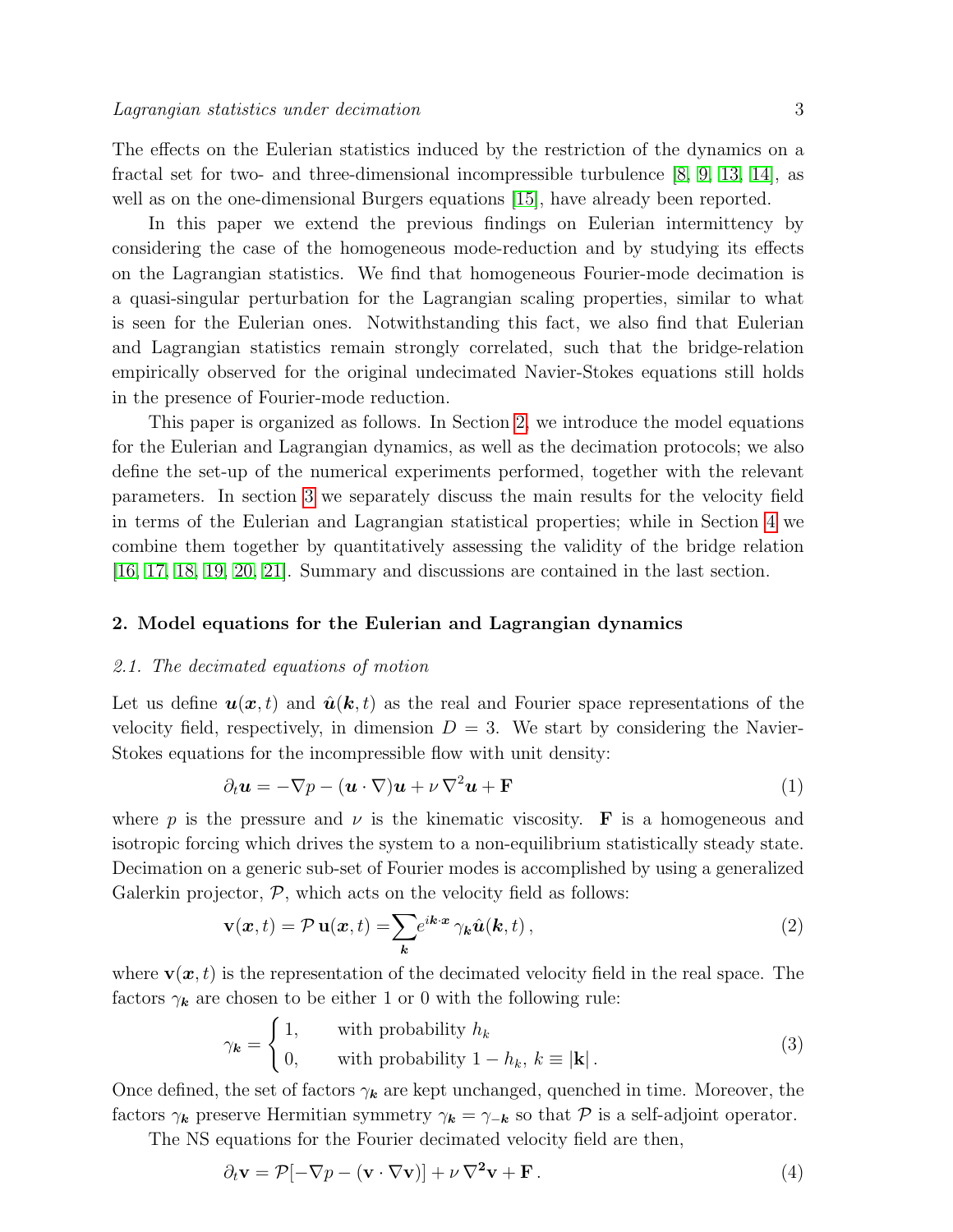| N    | ν                  |                 |                   | $D(Re_\lambda)$                                                   | $(Re\lambda)$<br>$\alpha$                                  | 1%                              |
|------|--------------------|-----------------|-------------------|-------------------------------------------------------------------|------------------------------------------------------------|---------------------------------|
| 512  | 0.001              | $0.79 \pm 0.03$ | $0.035 \pm 0.002$ | $3(69)$ ; $2.99(70)$ ; $2.98(70)$ ;<br>2.95(70); 2.9(72); 2.8(74) | _____                                                      | 0; 0.03; 0.06; 0.15; 0.28; 0.46 |
| 512  | 0.001              | $0.80 \pm 0.01$ | $0.035 \pm 0.001$ |                                                                   | 0.97(72); 0.95(71); 0.93(72);<br>0.9(73); 0.7(72); 0.5(82) | 0.03; 0.05; 0.07; 0.1; 0.3; 0.5 |
| 1024 | $8 \times 10^{-4}$ | $1.4 \pm 0.2$   | $0.023 \pm 0.005$ | 3(129); 2.99(125);<br>2.9(131)                                    |                                                            | 0: 0.04: 0.34                   |
| 1024 | $3 \times 10^{-4}$ | $1.4 \pm 0.2$   | $0.015 \pm 0.003$ | 2.8(220)                                                          | ____                                                       | 0.66                            |
| 1024 | $8 \times 10^{-4}$ | $1.4 \pm 0.1$   | $0.023 \pm 0.003$ |                                                                   | 0.99(126); 0.95(126);<br>0.90(127)                         | 0.01; 0.05; 0.1                 |
| 1024 | $3 \times 10^{-4}$ | $1.3 \pm 0.2$   | $0.015 \pm 0.003$ |                                                                   | 0.60(205)                                                  | 0.4                             |

<span id="page-3-0"></span>Table 1. Parameters of our direct numerical simulations: N the number of grid points along each spatial direction;  $\nu$  the kinematic viscosity;  $\epsilon$  the mean energy dissipation rate;  $\tau_{\eta} \equiv \sqrt{\nu/\varepsilon}$  the Kolmogorov time scale. The Reynolds number is estimated as  $Re_{\lambda} \equiv \sqrt{u_{\rm rms} L/\nu}$ , where  $u_{\rm rms}$  is the root-mean-square value of the velocity, and  $L = 2\pi$  is the size of the system; note that at changing the decimation importance, the Reynolds number of the flow can also change, due to an increase of the total kinetic energy in the system (see discussion below). The Reynolds number is given for each run, together with the fractal dimension D or the  $\alpha$  values. D is the dimension of the Fourier set for the fractally decimated cases. The values  $\alpha$  are the probability used in the cases of homogeneous decimation and [%] in the last column is the percentage of decimated modes with respect to the non decimated case: it is estimated in the wavenumber range between the mode zero up to the wavenumber where the energy dissipation spectrum peaks.

We notice that in the above definition of the decimated NSE, the nonlinear term must be projected on the quenched decimated set, to constrain the dynamical evolution to evolve on the same set of Fourier modes at all times. Similarly, the initial condition and the external forcing must have a support on the same decimated set of Fourier modes. In the  $(L^2)$  norm,  $\|\mathbf{v}\| \propto \int |\mathbf{v}(\mathbf{x})|^2 d^3x$ , the self-adjoint operator  $\mathcal P$  commutes with the gradient and viscous operators. Since  $\mathcal{P} v = v$ , it then follows that the inviscid invariants of the dynamics are the same of the original problem in  $D = 3$ , namely energy and helicity.

In this work we adopt two different projectors  $P$  based on different definitions of the  $h_k$  factors. One is given by a *fractal Fourier* decimation, first introduced in [\[8\]](#page-14-7) as:

$$
h_k \propto (k/k_0)^{D-3}, \quad \text{with} \quad 0 < D \le 3,
$$

where  $k_0$  is a small wavenumber here always taken to be 1. This decimation ensures that the dynamics is restricted isotropically to a D-dimensional Fourier sub-space. Note that this implies that the velocity field is embedded in a three-dimensional space, but effectively possesses a set of degrees of freedom  $(DOF)$  inside a sphere of radius  $k$  growing as  $#_{DOF}(k) \sim k^D$ . The smaller the fractal dimension D, the slower is the associated growth of the DOF. Moreover, the decimation clearly has a larger impact towards the ultra-violet cutoff, since modes in the high wave number range have a larger probability to be decimated. Note that this is different from studying NSE in geometries with one compactified dimension, as previously reported [\[22\]](#page-15-13).

The second choice consists of keeping the degree of mode reduction homogeneous in the wave number range:

$$
h_k = \alpha, \quad \forall k; \qquad \text{with} \qquad 0 \le \alpha \le 1.
$$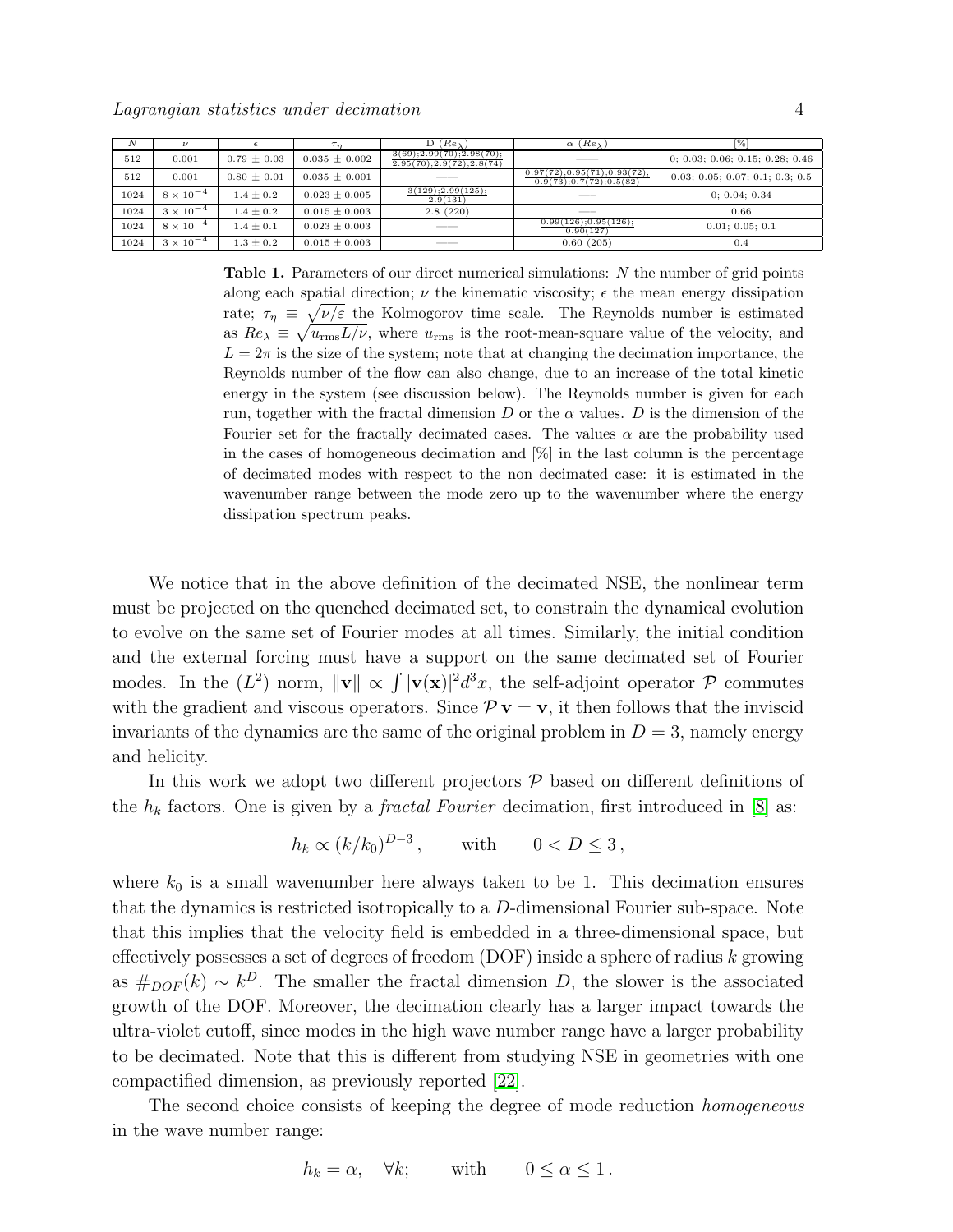#### 2.2. Set-up of the numerical experiments

We performed different series of direct numerical simulations of the incompressible Navier-Stokes equations in a  $2\pi$ -periodic volume, with a standard pseudo-spectral approach fully dealiased with the two-thirds rule. Time stepping is done with a secondorder Adams-Bashforth scheme.

The first set of simulations is done by using  $N^3 = 512^3$  collocation points. In these runs, a constant energy injection forcing [\[23,](#page-15-14) [24\]](#page-15-15) acting only at large scales,  $1 \leq k_{\text{force}} \leq 2$ , is implemented to keep the system in a statistically steady state. The second set of simulations is done with  $N^3 = 1024^3$  grid points. A statistically steady, homogeneous and isotropic turbulent state is maintained by forcing the large scales,  $0.5 \leq k_{\text{force}} \leq 1.5$ , of the flow via a second-order Ornstein-Uhlenbeck process [\[25\]](#page-15-16). The choice to adopt a time-correlated process for the forcing is dictated by the requirement to enforce the continuity of the acceleration of particles. In all simulations with  $N = 1024$ , the correlation time-scale of the forcing is  $\sim 10\tau_\eta$  so that small scales are unaffected by the precise forcing mechanism. For both resolutions, we perform different sets of DNS for different values of the fractal dimension D or the decimation percentage  $\alpha$ . In our study, we define the Reynolds number as  $Re_\lambda \equiv \sqrt{u_{\rm rms} L/\nu}$ , where  $u_{\rm rms}$  is the root-mean-square value of the velocity field and  $L = 2\pi$  is the size of the system. In Table [1,](#page-3-0) for each run we report the fractal dimension D or the  $\alpha$  values, together with the estimated Reynolds number.

To obtain the Lagrangian statistics, we seeded the flow with tracer particles. The particles do not react on the flow and do not interact amongst themselves. The trajectories of individual particles are described via the equation:

$$
\frac{\mathrm{d} \mathbf{X}}{\mathrm{d} t} = \mathbf{v}(\mathbf{X}(t), t) \,,
$$

and are integrated by using a trilinear or B-spline 6th order interpolation scheme [\[26\]](#page-15-17), to obtain the fluid velocity,  $\mathbf{v}(\mathbf{X}(t), t)$ , at the particle position. We note that Galerkin truncation or decimation operators destroy the Lagrangian structure of the NS dynamics. However, it is clear that studying the Lagrangian dynamics in turbulent decimated flows is always possible, and, as we will see, it is an important piece of information when dealing with the nature of intermittency in hydrodynamical turbulence.

# <span id="page-4-0"></span>3. Results

#### 3.1. Spectra

As shown in [\[9\]](#page-15-0), fractal decimation induces a correction,  $\propto k^{3-D}$ , for the power law scaling of the kinetic energy spectrum:

<span id="page-4-1"></span>
$$
E_D(k) \sim k^{3-D} \, k^{-5/3} \,,\tag{5}
$$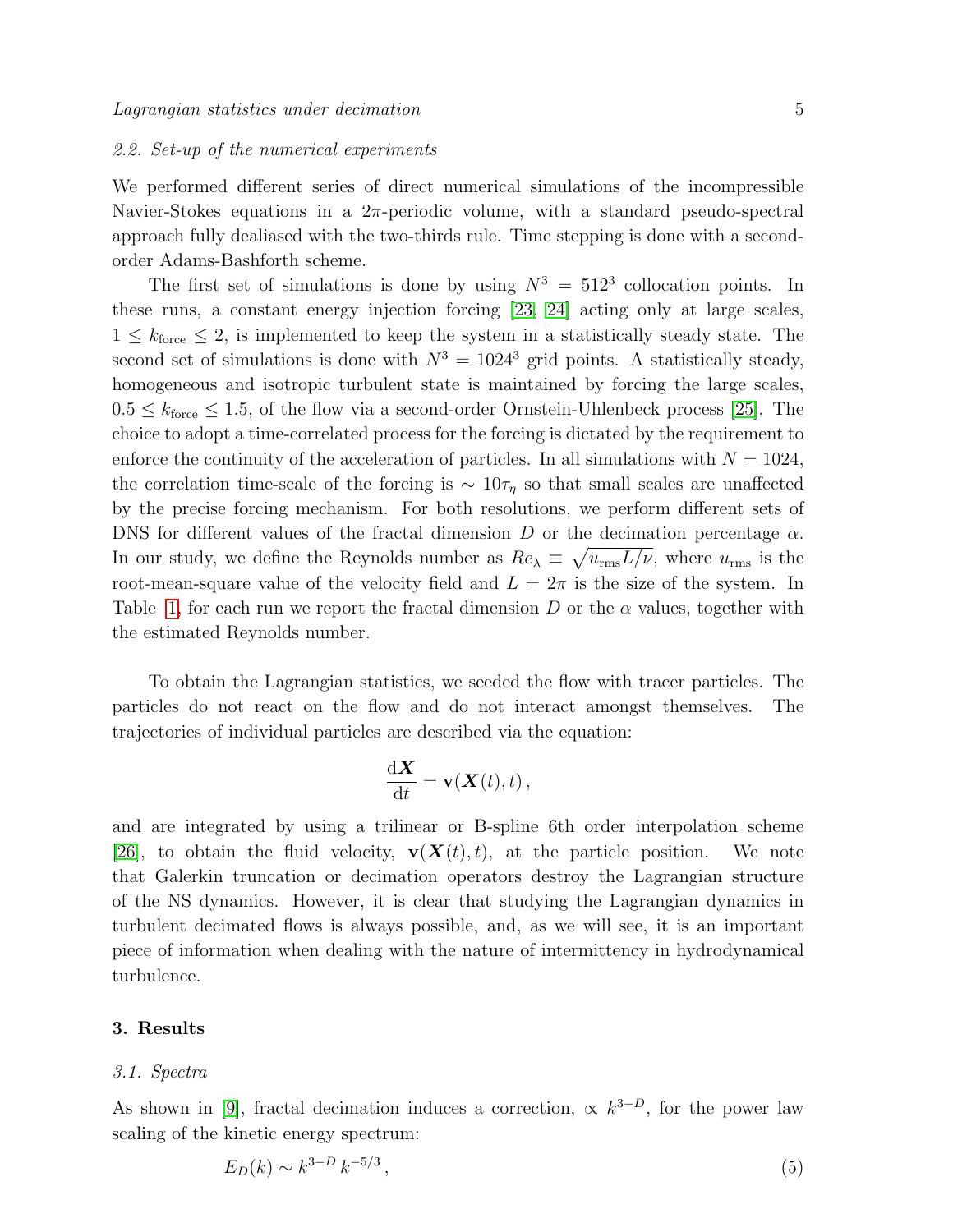

<span id="page-5-0"></span>**Figure 1.** Compensated kinetic energy spectra (a)  $k^{5/3+D-3}E(k)$  for fractal and (b)  $k^{5/3}E(k)$  for homogeneous decimation. The spectra have been shifted to obtain a collapse onto a single curve, for ease in visualization.

where the factor  $\sim k^{-5/3}$  is the K41 spectrum predicted by Kolmogorov in 1941 theory and valid for the  $D = 3$  original problem (we neglect intermittent corrections). The derivation of this result can be found in [\[9\]](#page-15-0): it is based on the empirical observation that the energy flux,  $\epsilon$ , remains constant in the inertial range of scales and for all fractal dimensions. In order to keep a constant flux across all scales, with less and less modes, the spectrum must acquire a power-law correction. Note that the extra power-law correction induced by the fractal decimation introduces new contributions in the Eulerian domain, leading to a complex superposition of scaling properties as shown in [\[9,](#page-15-0) [14,](#page-15-5) [15\]](#page-15-6). Furthermore, this makes it even more difficult to interpret Lagrangian statistics starting from the Eulerian phenomenology.

Since for the homogeneous case the decimation probability is constant and independent of k, these difficulties are absent and we expect a K41 spectra for all  $\alpha$ .

<span id="page-5-1"></span>
$$
E_{hom}(k) \sim k^{-5/3}.\tag{6}
$$

In Fig. [1](#page-5-0) we confirm the two predictions  $(5)-(6)$  $(5)-(6)$  $(5)-(6)$  by showing the compensated energy spectra for the case of (a) fractal  $(E_D(k)k^{D-3+5/3})$  and (b) homogeneous  $(E_{hom}(k)k^{5/3})$  decimations. The curves all collapse for all the values of D and  $\alpha$ .

Before concluding this section, we comment that the power-law correction of the spectrum exponent for the fractal cases is such that for  $D = 7/3$ , the spectrum becomes divergent in the region of large  $k$ . Numerically, the investigation of the system at such low fractal dimension is critical, since e.g. at resolution  $N = 1024$  about less than  $1\%$ of the modes would survive. The actual behavior of the system at dimensions close to 7/3 remains an open question.

## 3.2. Higher-Order Eulerian Statistics

In three-dimensional turbulence, the distribution of the spatial derivatives of the velocity field has a strongly non-Gaussian behavior. A measure of this is given by the kurtosis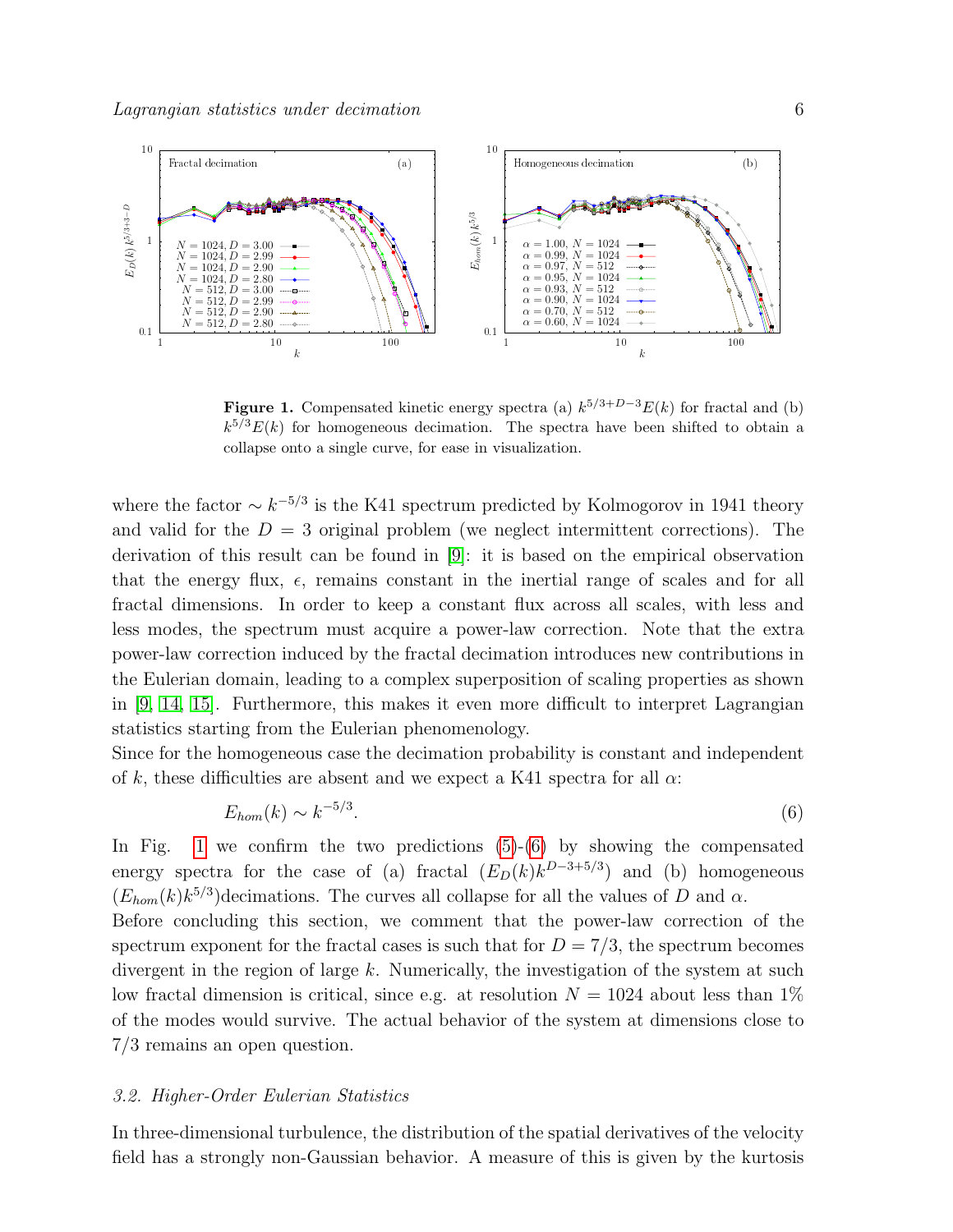

<span id="page-6-0"></span>**Figure 2.** The kurtosis of the x-component of the vorticity field  $K^E(w_x)$  vs the percentage of decimated Fourier modes, [%]. The explicit values of the percentage of decimation and the corresponding fractal dimension D or the probability of homogeneous decimation  $\alpha$  are listed in Table [1.](#page-3-0)

of one component of the vorticity field (assuming small-scales isotropy):

$$
K^{E}(w_{x}) = \frac{\langle \omega_{x}^{4} \rangle}{\langle \omega_{x}^{2} \rangle^{2}}.
$$

A Gaussian distribution is characterized by  $K^E = 3$ . It is known that in threedimensional turbulence, the kurtosis is larger than 3 and grows as a function of the Reynolds number, indicating that the flow is becoming more and more intermittent. It was previously observed [\[9,](#page-15-0) [14\]](#page-15-5) that when fractal decimation is applied, the kurtosis approaches the Gaussian value with decreasing D. In Figure [2](#page-6-0) we show the value of the kurtosis  $K^E(w_x)$  as a function of the percentage of removed modes [%] (defined below and listed in Table [1\)](#page-3-0) for both fractal and homogeneous decimations as well as for the different Reynolds numbers. To make the comparison between the fractal and homogeneous protocols meaningful, we use the percentage of mode reduction in the fractal case measured as the percentage of modes removed up to  $k_{\text{peak}}$ , i.e., up to the wavenumber where the dissipation energy spectrum  $k^2 E_D(k)$  peaks. For homogeneous decimation, the percentage of removed modes [%] is simply  $1 - \alpha$ . Our results show that not only does the homogeneous decimation cause a suppression of intermittency, but the effect takes place with the same dependence on the percentage of removed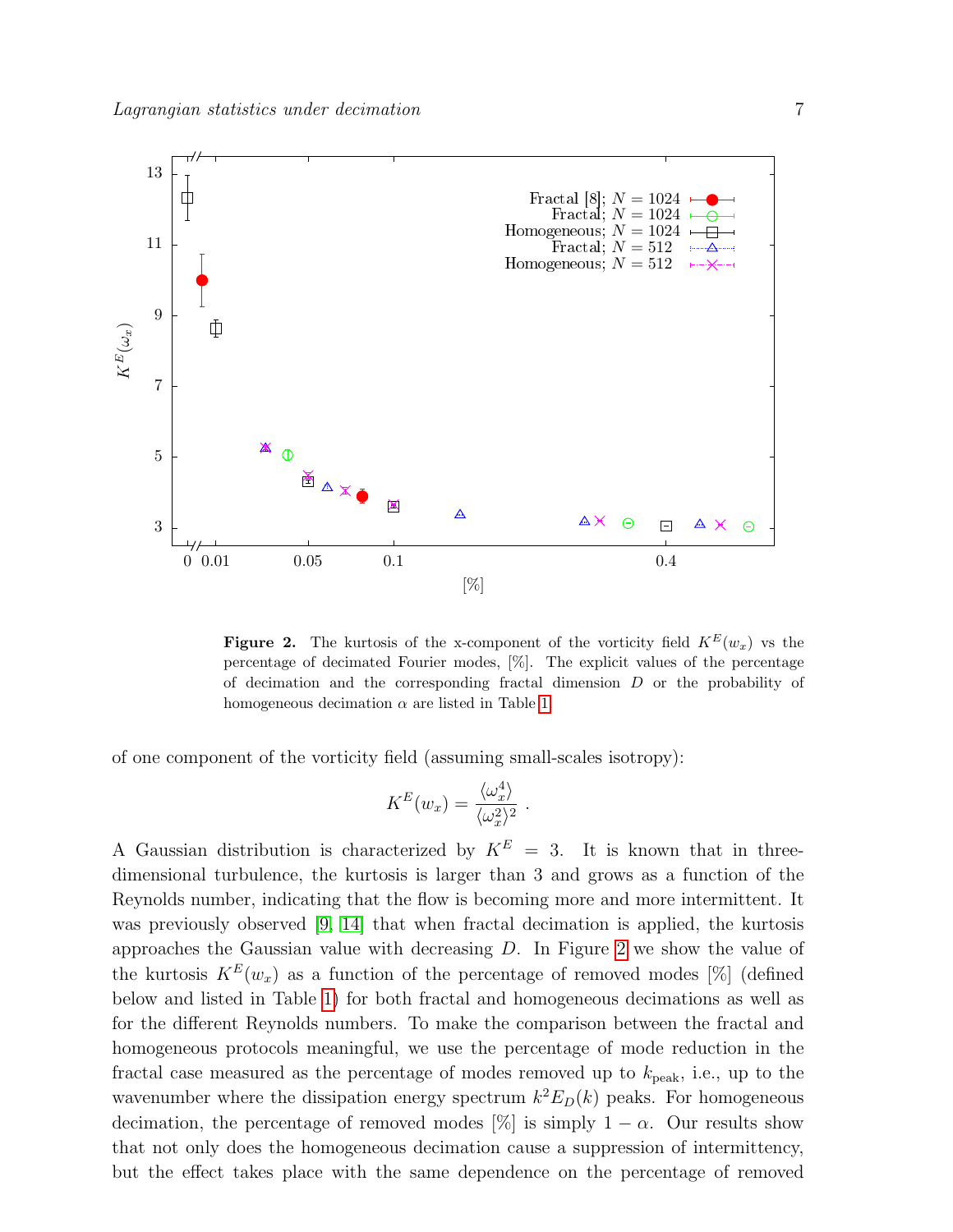modes as measured in the fractal case. Moreover, we see that our data from these sets of simulations are in agreement with data from [\[9\]](#page-15-0) where a different forcing was used. To summarize, turbulent decimated systems show a unique tendency towards a quasi-Gaussian statistics, independent of the decimation protocol.

The suppression of spatial intermittency under decimation leads us to the main question of this paper: what happens to the Lagrangian dynamics when small-scale structures responsible for the vortex stretching are largely modified [\[14\]](#page-15-5), if not destroyed? To answer this question we stick to the homogeneous decimation case in order to avoid the further complication induced by the power-law correction present in the velocity scaling in the fractal case.

#### 3.3. Lagrangian Statistics

In this section, we analyze the statistical behavior of tracer particles in decimated flows. In order to do that it is useful to define the order- $p$  Lagrangian structure function:

$$
S_p^L(\tau) \equiv \sum_i \langle [\delta_\tau v_i]^p \rangle \sim \tau^{\zeta_p^L},\tag{7}
$$

where  $\delta_\tau v_i = v_i(\mathbf{X}(t+\tau), t+\tau) - v_i(\mathbf{X}(t), t)$  and the sum is over the three components of the velocity field (assuming isotropy). As for the Eulerian case, we quantify deviations from Gaussian statistics at changing time lags by defining the Lagrangian kurtosis:

$$
K^{L}(\tau) = \frac{S_4^{L}(\tau)}{(S_2^{L}(\tau))^{2}}.
$$
\n(8)

 $K^L(\tau)$  evaluated at time increment  $\tau = \tau_{\eta}$  is plotted in Fig. [3.](#page-8-0) It shows a strong dependence on the number of DOF, similar to what happens for the Eulerian case. The dependence on the Reynolds number of the flow is weak as we find that the measurements done in the DNS with  $N = 512$  or  $N = 1024$  exhibit the same behavior. Notice that in Figure [3,](#page-8-0) the value of the kurtosis for the smallest time scale is very close to the one obtained by looking at the acceleration of the particles.

To quantify the Lagrangian properties at all time lags  $\tau$ , we show in the inset of the same figure the kurtosis of tracers for all  $\tau$ . It is clear that there is a rapid reduction of intermittency, as it was reported in [\[9\]](#page-15-0), just like the corresponding Eulerian measurements made for spatial increments. Since Lagrangian statistics are known to be more intermittent than their Eulerian counterparts (as quantified by the deviations from the dimensional scaling), this result is even more interesting. This is because it shows how a nominally small decimation ( $\alpha = 0.95$ ) is responsible for a decrease of about 85% of the kurtosis at small  $\tau$ . We attribute such a large reduction to the strong modification of intense vortical structures as reported in a previous study [\[14\]](#page-15-5). Moreover, the quick recovery of quasi-Gaussian statistics by increasing the degree of decimation is, for this observable and for the Reynolds numbers investigated here, almost independent of the Reynolds number. It is also noteworthy that the results are independent of the particular type of large-scale forcing since the form of forcing for  $N = 512$  differs from the case of  $N = 1024$ .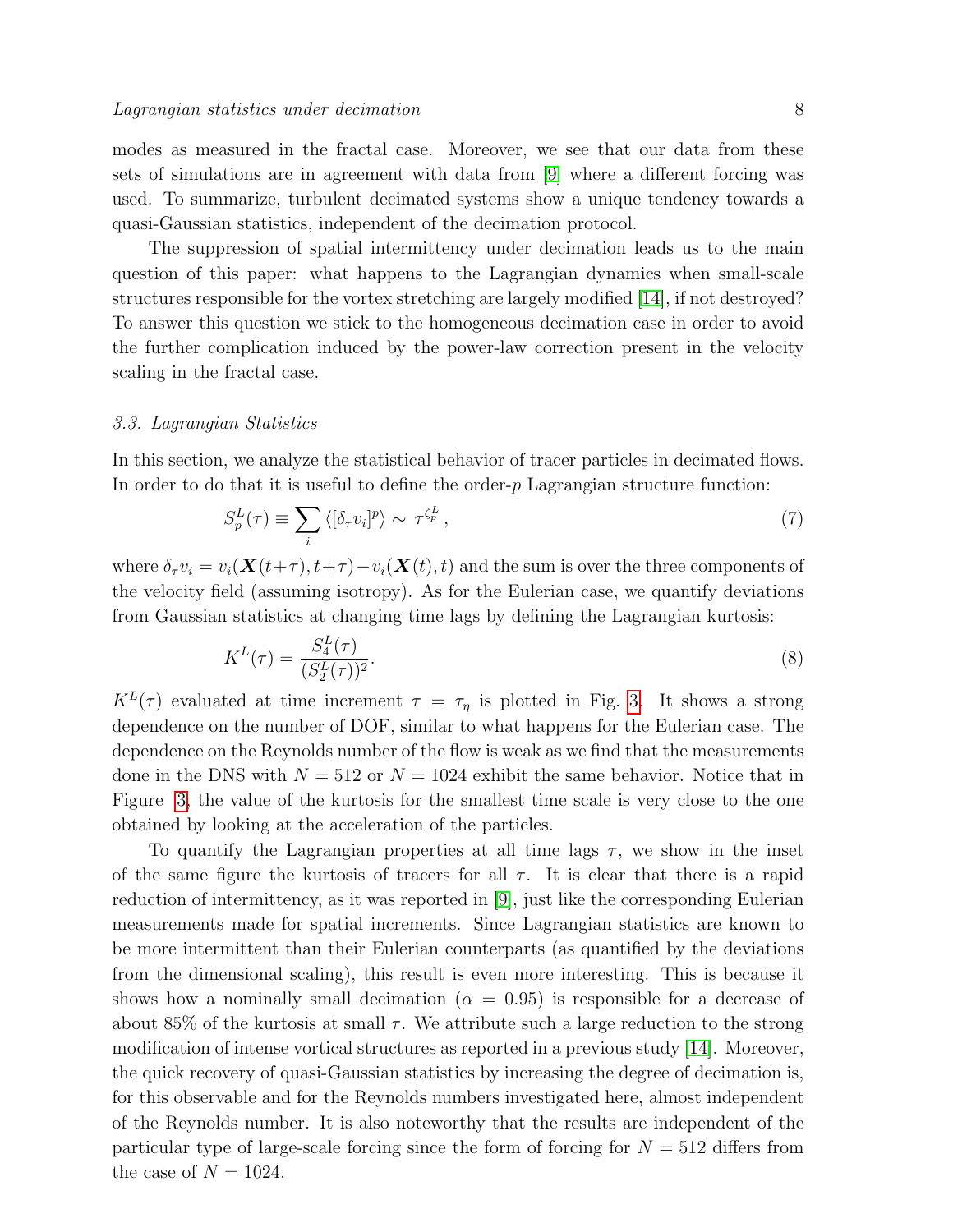

<span id="page-8-0"></span>**Figure 3.** The kurtosis  $K^L(\tau)$  of the Lagrangian structure function measured at the Kolmogorov time scale  $\tau = \tau_n$  as a function of the percentage of decimated Fourier modes [%]. In the inset we show representative plots of  $K^L(\tau)$  vs  $\tau$  for some values of α

To have a deeper understanding of the Lagrangian scaling, in Figure [4,](#page-9-1) we plot the local slopes by using Extended Self Similarity (ESS) [\[19,](#page-15-10) [27,](#page-15-18) [28\]](#page-15-19), i.e., the logarithmic derivative of the fourth order Lagrangian structure function,  $S_L^{(4)}$  $L^{(4)}(\tau)$ , versus the second order one,  $S_L^{(2)}$  $L^{(2)}(\tau)$ , which gives:

<span id="page-8-1"></span>
$$
\frac{d \log S_4^L(\tau)}{d \log S_2^L(\tau)} = \frac{\zeta_4^L}{\zeta_2^L}.
$$
\n
$$
(9)
$$

Let us notice that the above quantity is a direct scale-by-scale measurement of the local scaling properties and does not need any fitting procedure. A scale-independent behavior of one moment against the second-order one would result in a constant value for the left hand side of [\(9\)](#page-8-1). We recall that in the absence of intermittency, these curves should be constant across the time lags with  $\zeta_4^L/\zeta_2^L = 2$ ; while this relation is always well verified for the smooth dissipative scales, a non trivial behavior appears in the inertial range pointing out the intermittent feature of the original system. A few important observations should be made. First, in the time range from 1 to  $10\,\tau_n$ , the strong deviation observed in the local slope of the standard  $D = 3$  case and attributed to events of tracer trapping in intense vortex filaments [\[29\]](#page-15-20) rapidly disappears as soon as the mode reduction is applied. Second, we observe that in the inertial range (where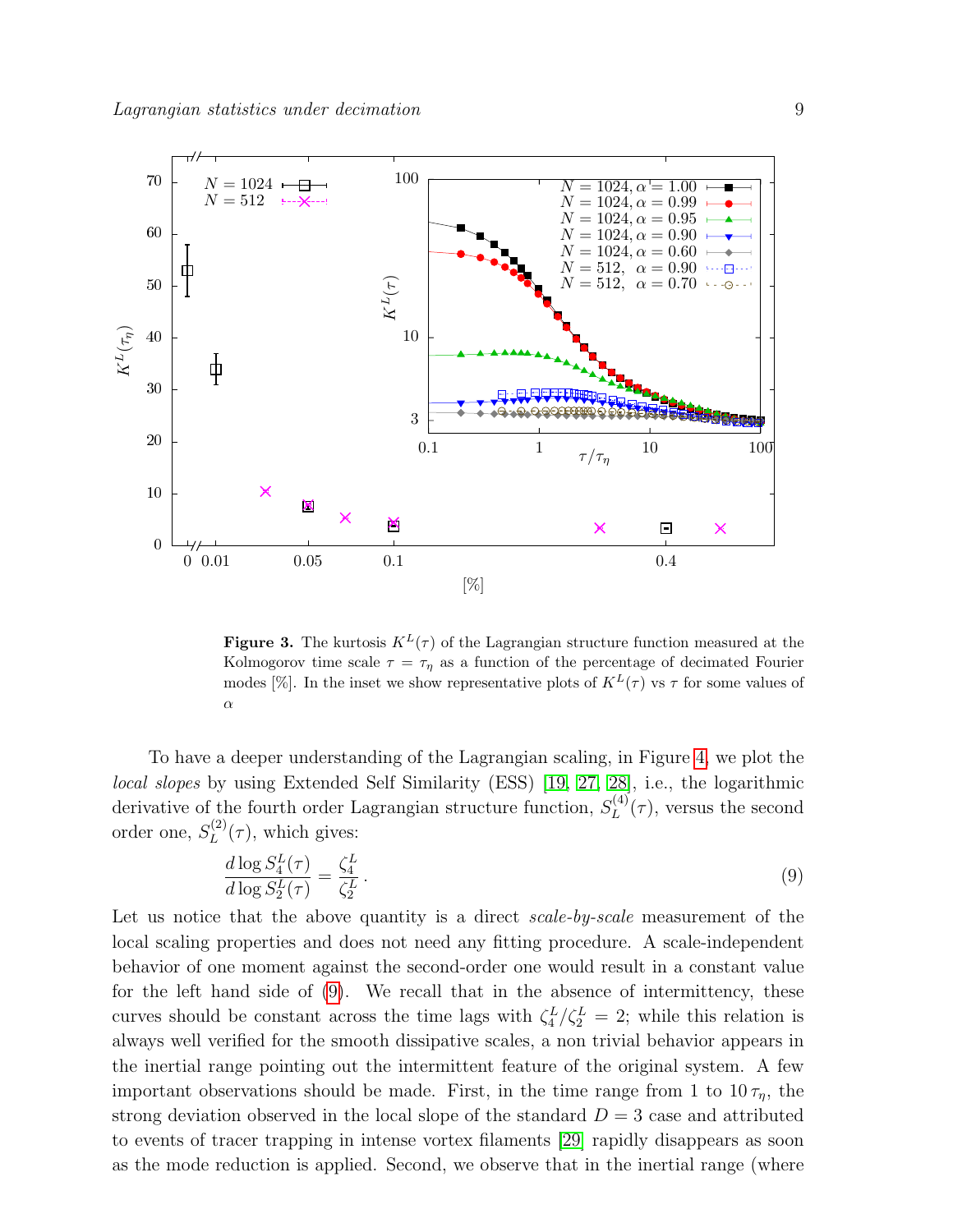

<span id="page-9-1"></span>**Figure 4.** Log-lin plot of the local slopes of the scaling exponent  $\zeta_4^L/\zeta_2^L$  of the Lagrangian structure functions, averaged over the three velocity components, vs  $\tau/\tau_n$ for some representative value of  $\alpha$  from the simulations at  $N = 1024$ .

the  $D = 3$  local exponents develop a plateaux) the scaling for the decimated cases is much poorer, i.e. the local-slopes are no longer constant. Finally, independent of the existence of a pure scaling behavior, we observe that the intermittent correction is also reduced as the percentage of removed modes is increases, and it almost vanishes, reaching the dimensional value 2 for almost all  $\tau$ , already at  $\alpha = 0.6$ , corresponding to 40% of the modes decimated. These observations are valid for all the Reynolds numbers here explored.

## <span id="page-9-0"></span>4. Connecting Eulerian and Lagrangian Statistics in Decimated Flows

An important open point in literature is connected to the relation between Eulerian and Lagrangian statistics [\[16,](#page-15-7) [19,](#page-15-10) [21,](#page-15-12) [30,](#page-15-21) [31,](#page-15-22) [32,](#page-15-23) [33,](#page-15-24) [34\]](#page-15-25). The two ensembles must of course be correlated. Let us introduce the order- $p$  Eulerian structure function in a manner analogous to the definition of the Lagrangian structure function. For the longitudinal velocity increments  $\delta_r v = [\mathbf{v}(\mathbf{x} + \mathbf{r}) - \mathbf{v}(\mathbf{x})] \cdot \hat{r}$ , the longitudinal Eulerian structure function can be written as

$$
S_p^E(r) \equiv \langle [\delta_r v]^p \rangle \sim r^{\zeta_p^E}.
$$
\n(10)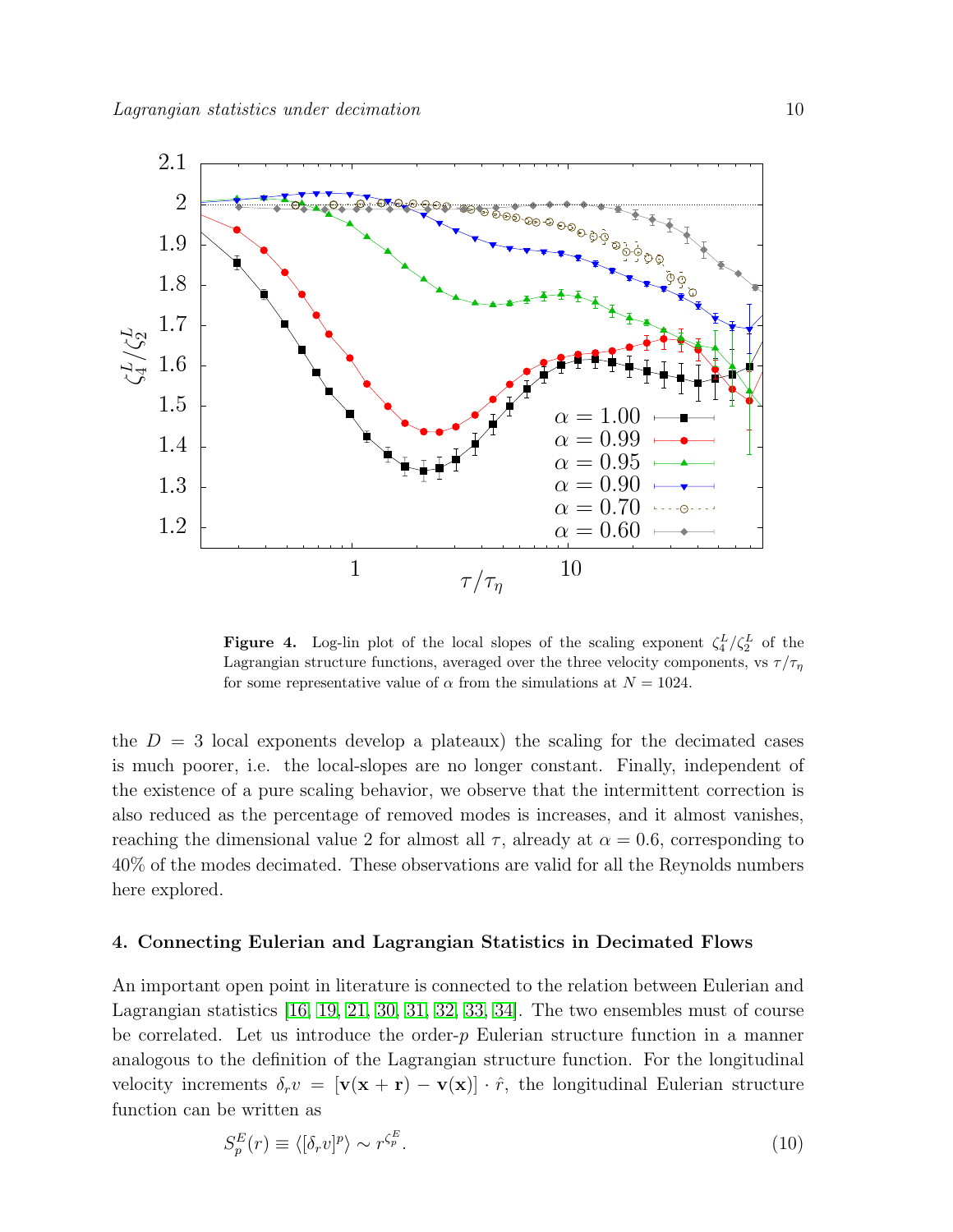

<span id="page-10-2"></span>**Figure 5.** (a) Log-log plot of the second-order Lagrangian structure function  $S_2^L(\tau)$ vs  $\tau/\tau_{\eta}$ , averaged over the three velocity components, for some representative values of  $\alpha$ . In the inset we show the linearly compensated second-order Lagrangian structure function,  $S_2^L(\tau)/(C_0 \epsilon \tau)$ ; the dimensionless constant  $C_0$  is chosen such that the peak of the compensated structure function is 1. In (b) we show the variation of  $C_0$  as a function of [%] for the homogeneously decimated cases, and for runs at comparable Reynolds numbers: the upper curve is for  $Re_{\lambda} \simeq 130 \; (\times)$ , while the lower curve is for  $Re_\lambda \simeq 75$  (squares). The isolated circle point is for the numerical simulation at  $N = 1024$ , viscosity  $nu = 3.e-4$  and  $\alpha = 0.6$ , for which the estmated Reynolds number is higher than the other cases.

Similarly, one could have introduced transverse Eulerian structure functions, based on transverse increments [\[1\]](#page-14-0). Dimensional predictions based on the idea that in the inertial range everything is driven by the energy transfer rate,  $\epsilon$ , puts strong constraints on the possible functional dependencies of Eulerian and Lagrangian structure functions. For example, dimensional predictions give  $\zeta_p^E = p/3$  and  $\zeta_p^L = p/2$ . It is also known that in the presence of intermittent corrections, where  $\zeta_p^E \neq p/3$  and  $\zeta_p^L \neq p/2$ , the two sets of exponents are well explained by a bridge relation [\[16,](#page-15-7) [17,](#page-15-8) [18,](#page-15-9) [21\]](#page-15-12). The idea is to connect the spatial and temporal fluctuations over increment r and  $\tau$  by

$$
\delta_{\tau} v \sim \delta_r v; \qquad \qquad \tau \sim r/\delta_r v. \tag{11}
$$

Applying the usual multifractal formalism, is then possible to show that the following relation holds [\[16,](#page-15-7) [17,](#page-15-8) [18,](#page-15-9) [21\]](#page-15-12):

$$
\zeta_p^L = \zeta_n^E,\tag{12}
$$

<span id="page-10-0"></span>
$$
p = n - \zeta_n^E. \tag{13}
$$

It is important to notice that the above relation is consistent with the dimensional phenomenology. Moreover, considering that we have the exact Eulerian result  $\zeta_3^E = 1$ , the second order Lagrangian structure function must scale linearly according to [\(13\)](#page-10-0),  $\zeta_L^2=1$ :

<span id="page-10-1"></span>
$$
S_2^L(\tau) = C_0 \epsilon \tau \,. \tag{14}
$$

Different scaling properties for three-dimensional Lagrangian turbulence have also been proposed, as discussed in [\[33\]](#page-15-24). The question of whether this bridge relation is exact or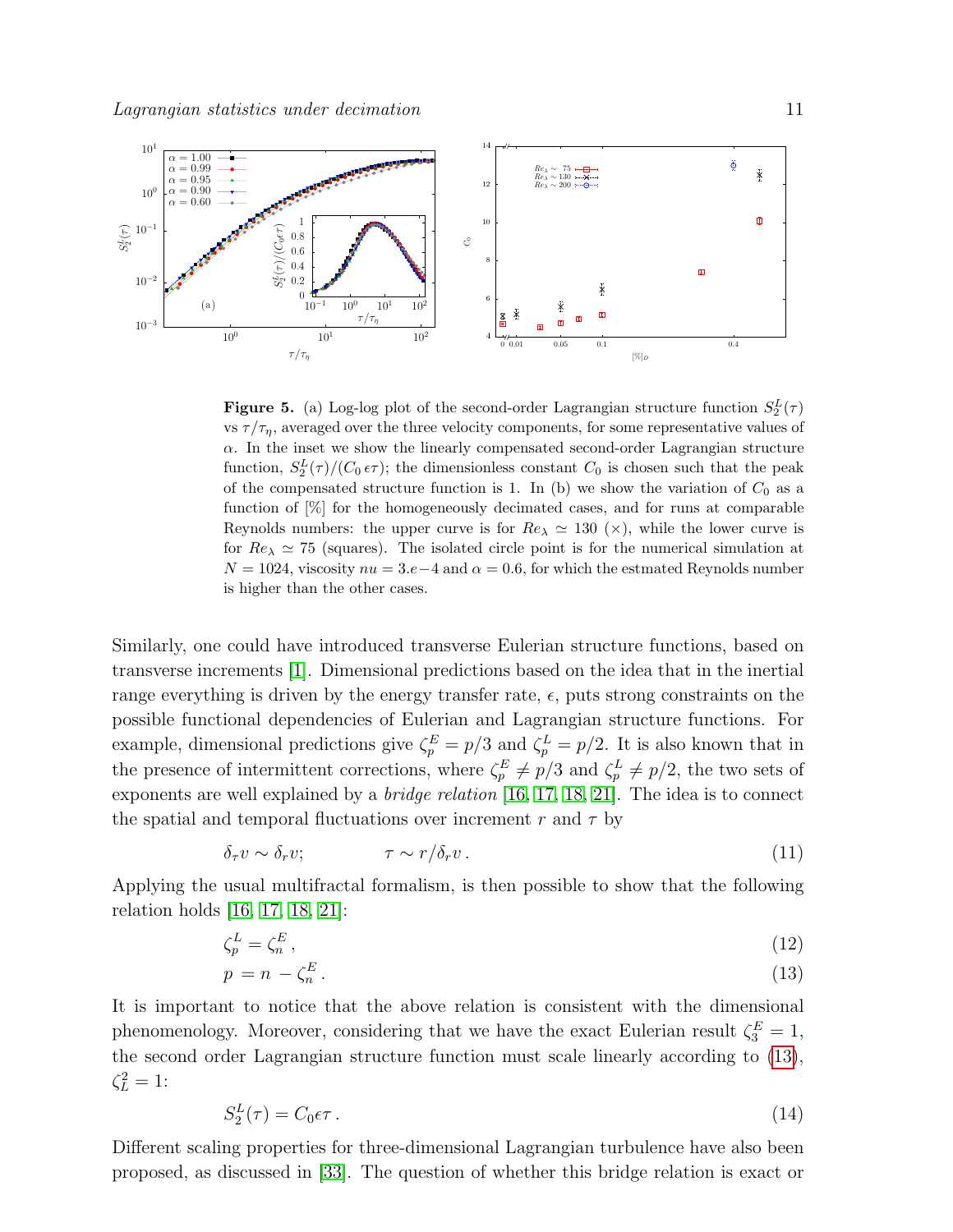a very good first-order approximation is still open. Since, even under decimation, one can prove that  $\zeta_3^E = 1$ , it is important to check whether the above prediction [\(14\)](#page-10-1) still holds (empirically) under the application of homogeneous decimation. In Figure [5\(](#page-10-2)a), we plot the second order moment of velocity increments, averaged over the three field components, for the homogeneously decimated runs at  $N = 1024$ . We note that all curves exhibit a similar behavior, which also means that there is no evident difference between data of  $D = 3$  standard turbulence, and the data from the decimated cases, in agreement with [\(14\)](#page-10-1).

In the inset of the same figure we also plot the compensated curves,  $S_2^{E}(\tau)/(C_0\epsilon\tau)$ versus  $\tau$ . Looking at the compensated plots, we can observe better the agreement among  $D = 3$  and decimated turbulence. Such a good overlap of the different curves is obtained by accurately fixing the values of two parameters. First, the Kolmogorov time scale  $\tau_n$ is varied within the error bars given in Table [1](#page-3-0) to obtain an optimal horizontal shift. Second, the coefficient  $C_0$  is also changed in order to fix the peak of the correlation at 1. The value of normalization constant  $C_0$  has been already examined in previous works and it is known to depend on the Reynolds number of the flow, see e.g. [\[35,](#page-15-26) [36\]](#page-15-27). For high Reynolds numbers in three-dimensional turbulence, it is estimated that  $C_0$  lies in the range 6 – 7. In our simulations, we have measured for  $D = 3$  the value  $C_0 = 5.2$  for  $N = 1024$ , which is in agreement with the previous measurements at the same Reynolds number. The measured behavior of  $C_0$  as a function of the percentage of removed modes [%] is interesting. In panel (b) of Figure [5,](#page-10-2) we see that it grows as the reduction of the DOF in the system increases. This result is in agreement with the observation first reported in [\[8\]](#page-14-7) that, at increasing decimation, a less efficient energy transfer towards small-scale leads to a growth of total kinetic energy due to an accumulation at the largest scales of the system. We also note that for any given value of the percentage of modes decimated,  $C_0$  is slightly larger for the homogeneous runs with higher Reynolds number. We remark that  $C_0$  is known to be strongly sensitive to the underlying Eulerian flow realization, since for example in two-dimensional (undecimated) turbulence in the inverse cascade regime [\[20\]](#page-15-11), it can become as large as 40-50 depending on the inertial range extension.

The scaling properties of  $S_2^L(\tau)$  show that the bridge relation is robust under mode reduction, at least for those observables that are not affected by intermittency. We now ask the same question for higher order moments, where intermittency play a major role and strongly depends on the degree of mode reduction. In Figure [6,](#page-12-0) we test on the numerical data the *bridge-relation* [\(13\)](#page-10-0) for the Lagrangian scaling exponent  $\zeta_4^L/\zeta_2^L$ . To do this, we first need to estimate from the Eulerian data a functional form for the curve of the scaling exponents,  $\zeta_p^E$  of the structure functions for different values of p. We accomplish this by repeating the procedure illustrated e.g. in [\[19\]](#page-15-10), by using the multifractal model and a log-Poisson distribution for the singularity spectrum. Details are not repeated here for the sake of brevity.

The shaded area around each curve represents our uncertainty on the local Lagrangian scaling exponents, based on the Eulerian ones: indeed in the Eulerian framework,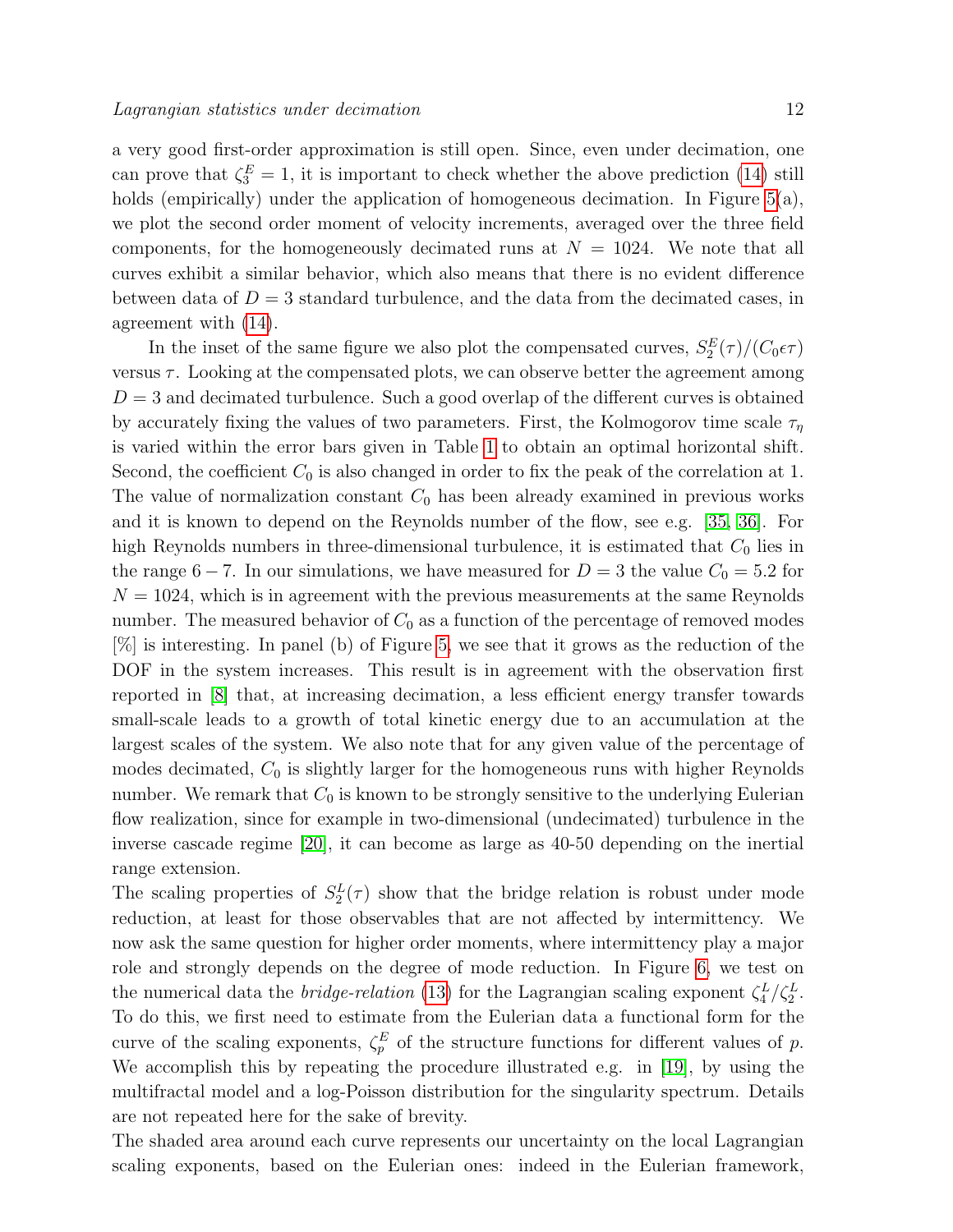

<span id="page-12-0"></span>**Figure 6.** Log-lin plot of the local slopes of the scaling exponent  $\zeta_4^L/\zeta_2^L$  of the Lagrangian structure functions, averaged over the three velocity components, vs the time lag  $\tau/\tau_{\eta}$ , for some representative values of  $\alpha$  from simulations with higher Reynolds number. The shaded region shows the inertial range prediction from the multifractal model by using the Eulerian longitudinal and transversal structure functions. The straight dashed line correspond to the dimensional non-intermittent value  $\zeta_4^L = 2\zeta_L^2$ . The overlap of the shaded regions with the corresponding data from our numerical simulations is a confirmation of the validity of the bridge relations (see text), connecting the Eulerian and Lagrangian scaling exponents.

scaling exponents are not defined uniquely since longitudinal and transverse moments are observed to scale differently, see e.g., [\[37\]](#page-15-28). The shaded area is associated to the different sets of Lagrangian scaling exponents that we can obtain considering either the longitudinal or the transverse moments scaling in the Eulerian framework, and hence in the relations [\(12\)](#page-10-0) and [\(13\)](#page-10-0). The agreement is remarkable.

To summarize, we have tested, a non-linear set of relations bridging Eulerian scaling exponents to Lagrangian ones. These transformations are based on the idea that statistical relations among velocity singular fluctuations do survive decimation protocols, and can then be used even when the detailed form of the Navier-Stokes equations is modified by a strong reduction of the degrees of freedom.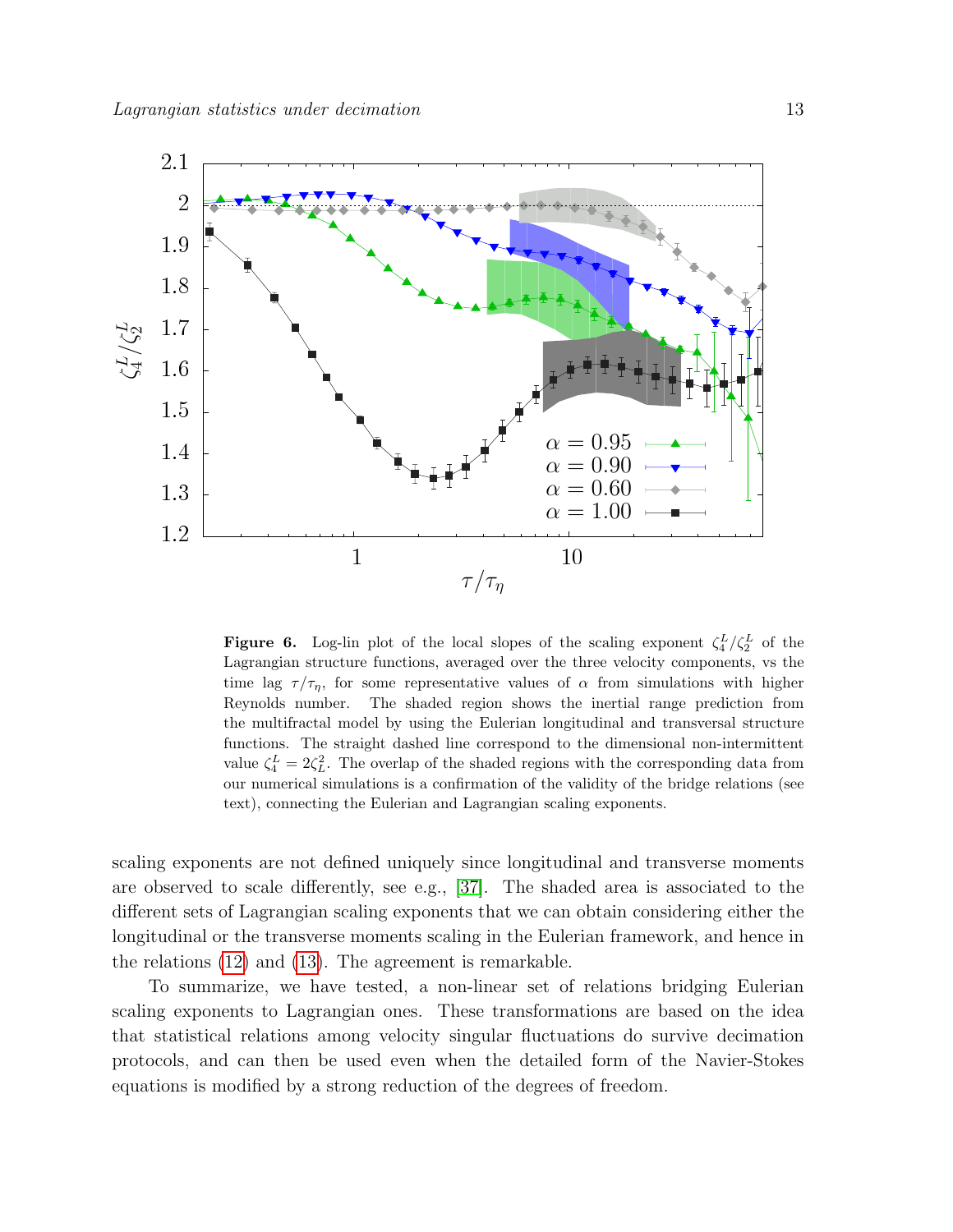# 5. Conclusions

We have performed a series of direct numerical simulations of the three-dimensional NSE under Fourier mode reduction. Projection on a restricted set of Fourier modes has been largely explored in the past, starting from the pioneering work of Lee and Hopf to study the Euler equations with the tools of equilibrium statistical mechanics [\[38,](#page-15-29) [39,](#page-15-30) [40,](#page-15-31) [41\]](#page-15-32) or to search for flux-less solutions with scaling properties close to the Kolmogorov  $-5/3$ spectrum in the inverse cascade regime [\[8,](#page-14-7) [42\]](#page-15-33). Here, we have shown that Fourier mode reduction also offers a unique opportunity to change the degree of intermittency of the NSE and thus to study its robustness under a wide spectrum of different perturbations. Fourier mode reduction has a singular effect on the dynamics: a weak removal of modes strongly modifies the scaling properties of turbulent flows.

In this study, we have applied to the original three-dimensional problem two decimation protocols, where the degree of mode reduction is changed continuously through different control parameters. In both cases the resulting dynamics preserves the inviscid conservation properties and all symmetries of the original problem. Fractal decimation constraints the set of Fourier modes to live on a fractal set, with the highwavenumber degrees of freedom having a larger probability to be decimated, leading to a larger and larger weight of non-local Fourier interactions by decreasing D. Moreover, fractal decimation modifies the scaling exponent of the kinetic energy spectrum, thus introducing a complex superposition of scaling behaviors in the Eulerian domain. Homogeneous decimation removes degrees of freedom with the same percentage from large to small scales, without introducing new scaling properties and keeping the same statistical weight of local and non-local triadic interactions in the non-linear evolution. We have first shown that both protocols reduce intermittency with the same dependence on the number of DOF in the system in the Eulerian frame, and at the two Reynolds numbers here investigated. Some runs have also been repeated by keeping all parameters unchanged, expect for the stochastic realization of the decimation mask to check that the statistical measures that we report are indeed independent of the precise quenched realization of the DOF reduction.

Concerning the Lagrangian statistics, we have shown that homogeneous decimation leads to a quick reduction of high-frequency intermittency too, as measured by the kurtosis of the Lagrangian structure functions at the Kolmogorov time scale. This reduction of intermittency is accompanied by a quick increase of the  $C_0$  constant in the second order Lagrangian structure function, indicating a possible singular behavior in the high decimated regime at large Reynolds numbers. It is important to recognise that in the limit of infinite Reynolds number, the fractal and homogeneous decimation protocols will probably lead to very different asymptotics. This is because, as the Reynolds number increases, smaller and smaller scales appear which will be decimated with a larger and larger probability for the fractal decimation protocol or with a constant probability for the homogeneous case.

Interestingly, in spite of the strong sensitivity of intermittency on the degree of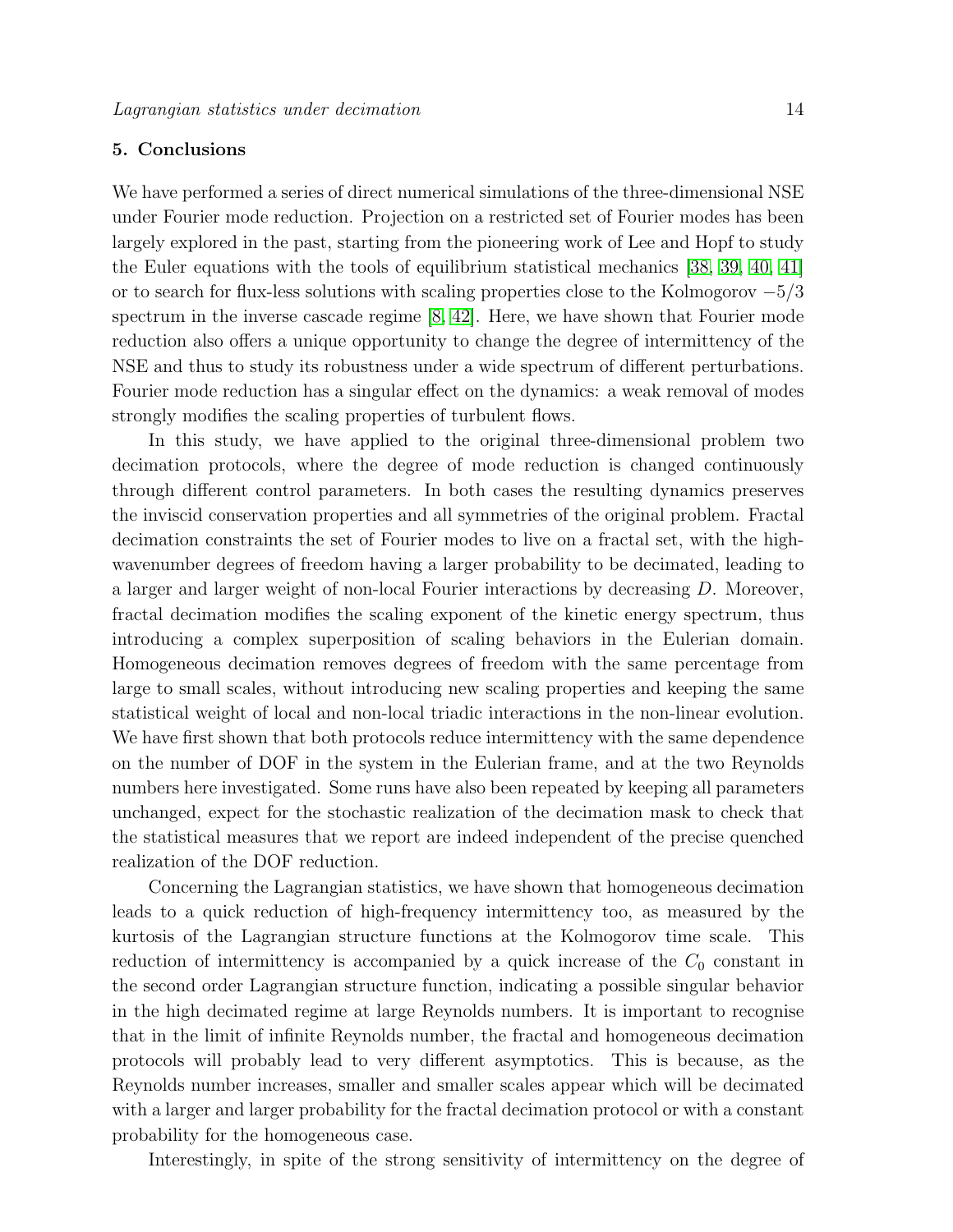mode reduction, the two sets of Lagrangian and Eulerian structure functions remain well-described by a phenomenological *bridge-relation*, which connects the degrees of intermittency in the two set of measurements. Besides the previous findings, the outcome of the present work can be seen as an attempt to characterize the statistical properties of the NSE when restricted to a reduced set of modes and before applying a *sub-grid* closure for the removed DOF. This Large-Eddy-Simulation program is typically implemented by applying a sharp cutoff at  $k_c$  in Fourier space for all wavenumbers with  $k > k_c$ . Here, the cutoff is still sharp (we apply a projector) but the grid is diffused among the whole Fourier space, keeping memory of all scales and frequencies in the system. This might be crucial to further improve the modelling of the evolution of particles in turbulent flows. In particular, the impact of fractal or homogeneous mode reductions on the Lagrangian and Eulerian statistics can be seen as a first step toward the development of models for the removed degrees-of-freedom, which is the ultimate goal of any Large-Eddy-Simulation. The strong sensitivity of intermittency to the degree of mode reduction is a clear indication that this is a delicate issue that needs to be investigated with care.

# Acknowledgments

We acknowledge useful discussions with Roberto Benzi. We acknowledge support from the COST Action MP1305, supported by COST (European Cooperation in Science and Technology). MB and LB acknowledge funding from the European Research Council under the European Union's Seventh Framework Programme, ERC Grant Agreement No 339032. SSR acknowledges the support of the Indo-French Center for Applied Mathematics (IFCAM), the AIRBUS Group Corporate Foundation Chair in Mathematics of Complex Systems established in ICTS, the DST (India) project ECR/2015/000361, and discussions with Jayanta K. Bhattacharjee. AB acknowledges support from the Knut and Alice Wallenberg Foundation under the project Bottlenecks for particle growth in turbulent aerosols (Dnr. KAW 2014.0048). We acknowledge that numerical simulations were partly performed at CINECA, within the INFN allocation for project FIELDTURB and the PRACE grant N. Pra092256, and on Mowgli at the ICTS-TIFR, Bangalore, India.

#### References

- <span id="page-14-0"></span>[1] U. Frisch, Turbulence: The Legacy of A.N. lmogorov (Cambridge University Press, Cambridge, United Kingdom, 1996).
- <span id="page-14-1"></span>[2] S. B. Pope, Turbulent Flows (Cambridge University Press, 2000).
- <span id="page-14-2"></span>[3] G. Boffetta, A. Celani, and M. Vergassola, Phys. Rev. E 61, R29 (2000).
- <span id="page-14-3"></span>[4] S. Grossmann, D. Lohse, and A. Reeh, Phys. Rev. Lett. 77, 5369 (1996).
- <span id="page-14-4"></span>[5] M. Meneguzzi, H. Politano, A. Pouquet, and M. Zolver, J. Comput. Phys. 123, 32 (1996).
- <span id="page-14-5"></span>[6] F. De Lillo and B. Eckhardt, Phys. Rev. E 76, 016301 (2007).
- <span id="page-14-6"></span>[7] J.-P. Laval, B. Dubrulle, and S. Nazarenko, Phys. Fluids 13, 1995 (2001).
- <span id="page-14-7"></span>[8] U. Frisch, A. Pomyalov, I. Procaccia, and S. S. Ray, Phys. Rev. Lett. 108, 074501, (2012).